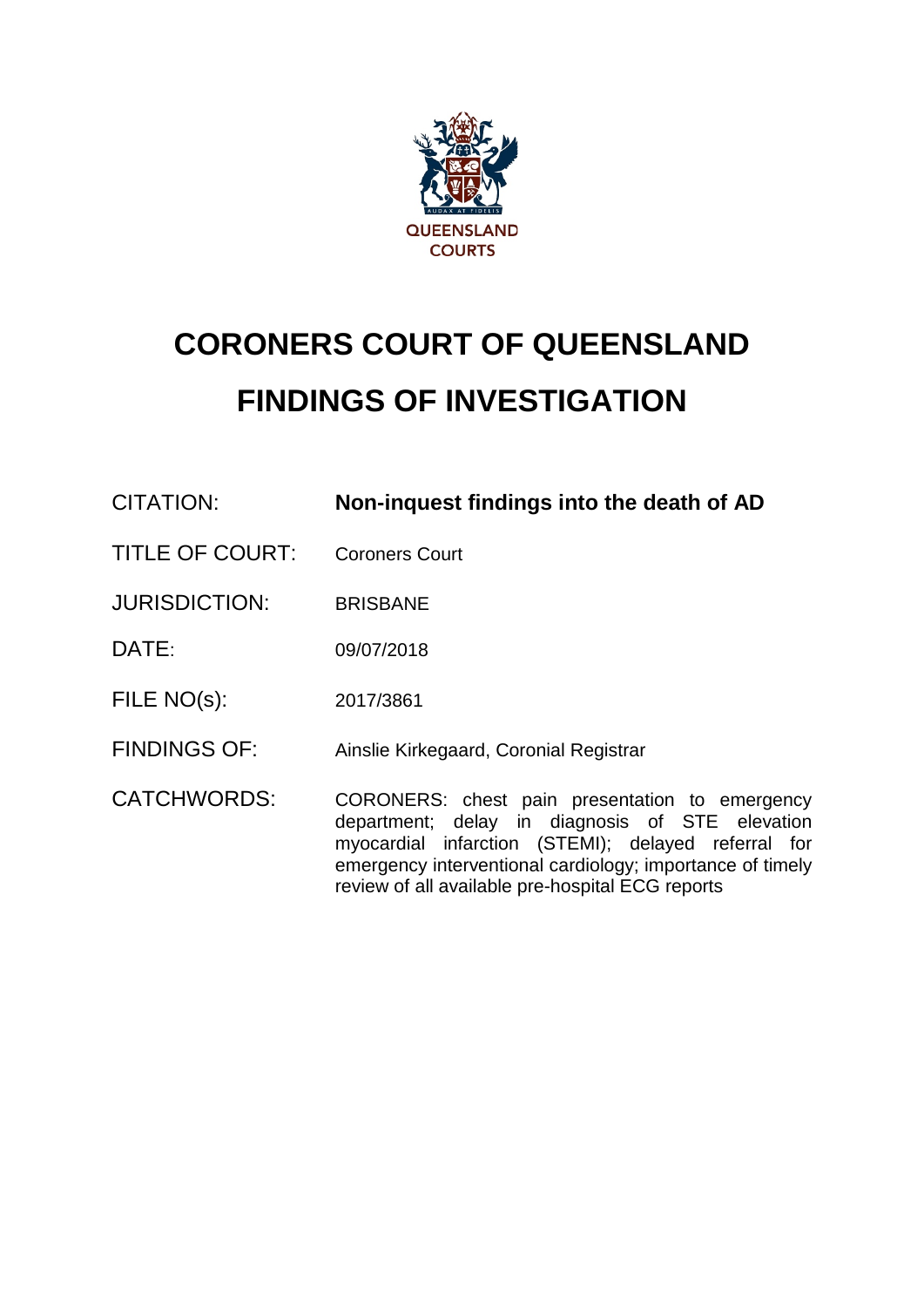# Table of Contents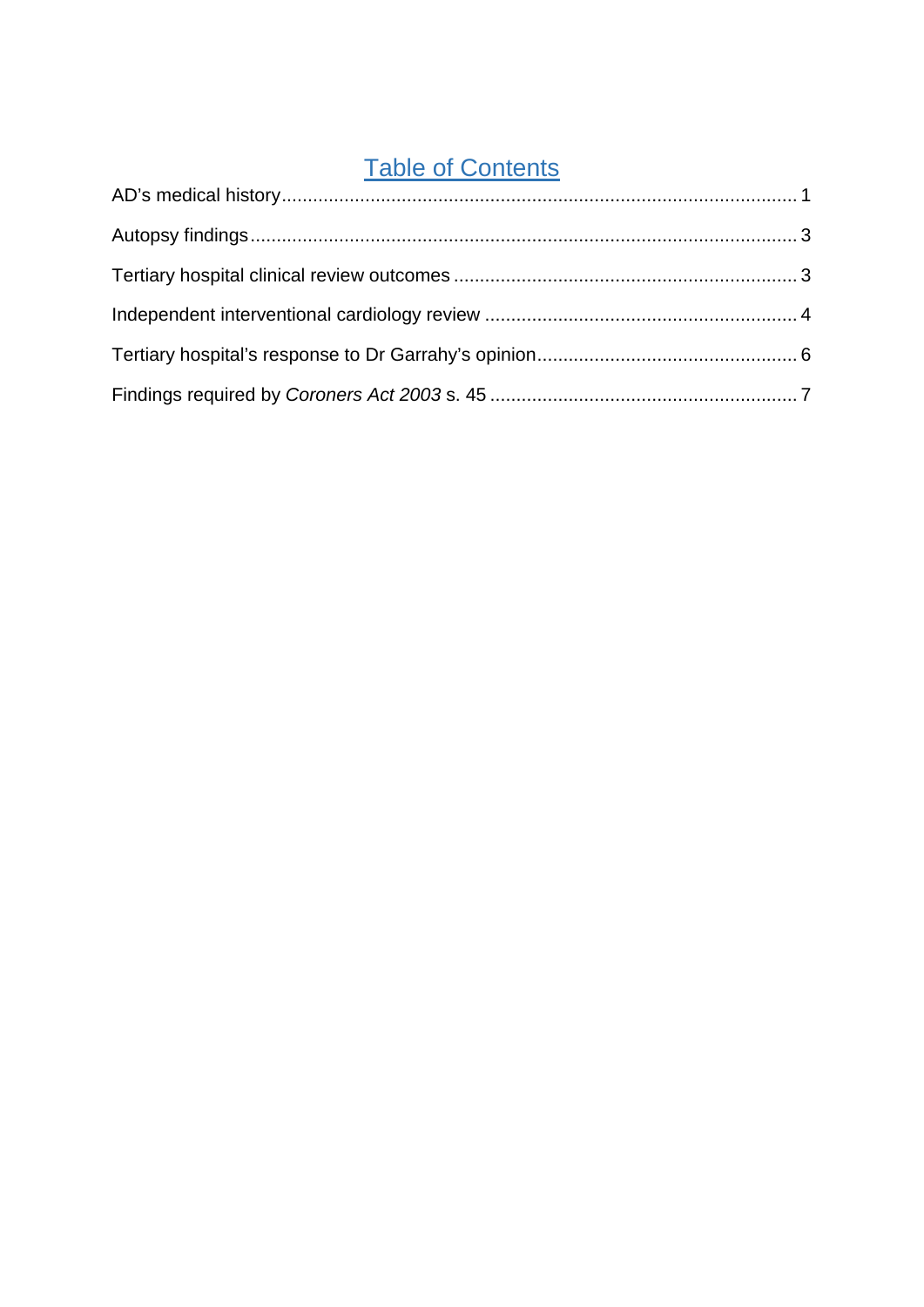AD was a 75 year old man who died in intensive care on 6 May 2017 following complications from an anterior myocardial infarction.

AD's death was initially reported to the afterhours coroner who considered the death was not reportable. Following internal clinical review of the management of AD's initial presentation to a tertiary hospital emergency department, the hospital appropriately re-reported the death on 30 August 2017 due to concerns about delay in diagnosis and delay to treatment contributing significantly to the outcome for AD.

#### <span id="page-2-0"></span>**AD's medical history**

Review of AD's medical records shows he was generally fit and healthy, did not smoke or drink alcohol and exercised regularly. He had been experiencing dizzy episodes during exercise over the preceding six or so months, initially thought to be vestibular vertigo. He was seen at regional hospital emergency department in November 2016 and diagnosed with 1<sup>st</sup> degree heart block but had not required any further specialist follow up since then. He was not on any regular prescription medication.

AD presented to a tertiary hospital emergency department by ambulance shortly before 6:30am on 3 May 2017 after waking up with a leg cramp and then becoming generally unwell with central chest/epigastric pain about an hour earlier. He had played three hours of badminton the previous evening. AD described the pain as sudden onset sharp retro-sternal chest pain radiating down both arms. He was pale, sweaty, lightheaded and nauseous. After arriving at hospital, AD developed central back pain.

Three ECGs were performed by paramedics between 5:55am and at 6:20am en route to hospital. The summary QAS ECG printed at 6:21am states 'probable acute anterior myocardial infarction' and the paramedic report states 'acute coronary syndrome NSTEMI'.

AD was triaged Category 2 on arrival in the emergency department at 6:23am.

The first hospital ECG was performed at 6:47am. It is documented as "*sinus rhythm, premature supraventricular complexes, AV junctional escapes, causes? e.g. SA block or AV block, intra-atrial conduction delay, anteroseptal infarct, slight intraventricular conduction delay, right precordial ST elevation, consider infarct of acute occurrence inferior ST depression, probably reciprocal, abnormal ECG*." This ECG is countersigned at 7:45am.

A resident medical officer note made at 8:15am documents "*looks uncomfortable, BP 100*" and mentions "*ST elevation/high take off in anterolateral leads*". After Registrar review, the differential diagnoses under consideration were acute coronary syndrome versus dissecting thoracic aortic aneurysm.

AD was given 5mg IV morphine at 7:30am. A second ECG and repeat troponin were requested to be performed at 8:50am. However, it appears the second ECG was not performed until 10:52am and repeat troponin not until 12:50pm.

A CT angiogram was ordered and previous ECGs were obtained from the regional hospital. The CT angiogram was performed at 8:30am and reported at 10:12am as "*no evidence of aortic dissection. Stenosis of the origin of the coeliac trunk under the arcuate ligament and a small fusiform dilatation of the intrarenal abdominal aorta. Right hilar and mediastinal lymphadenopathy without an obvious cause demonstrated*." These findings were immediately discussed with the cardiology registrar.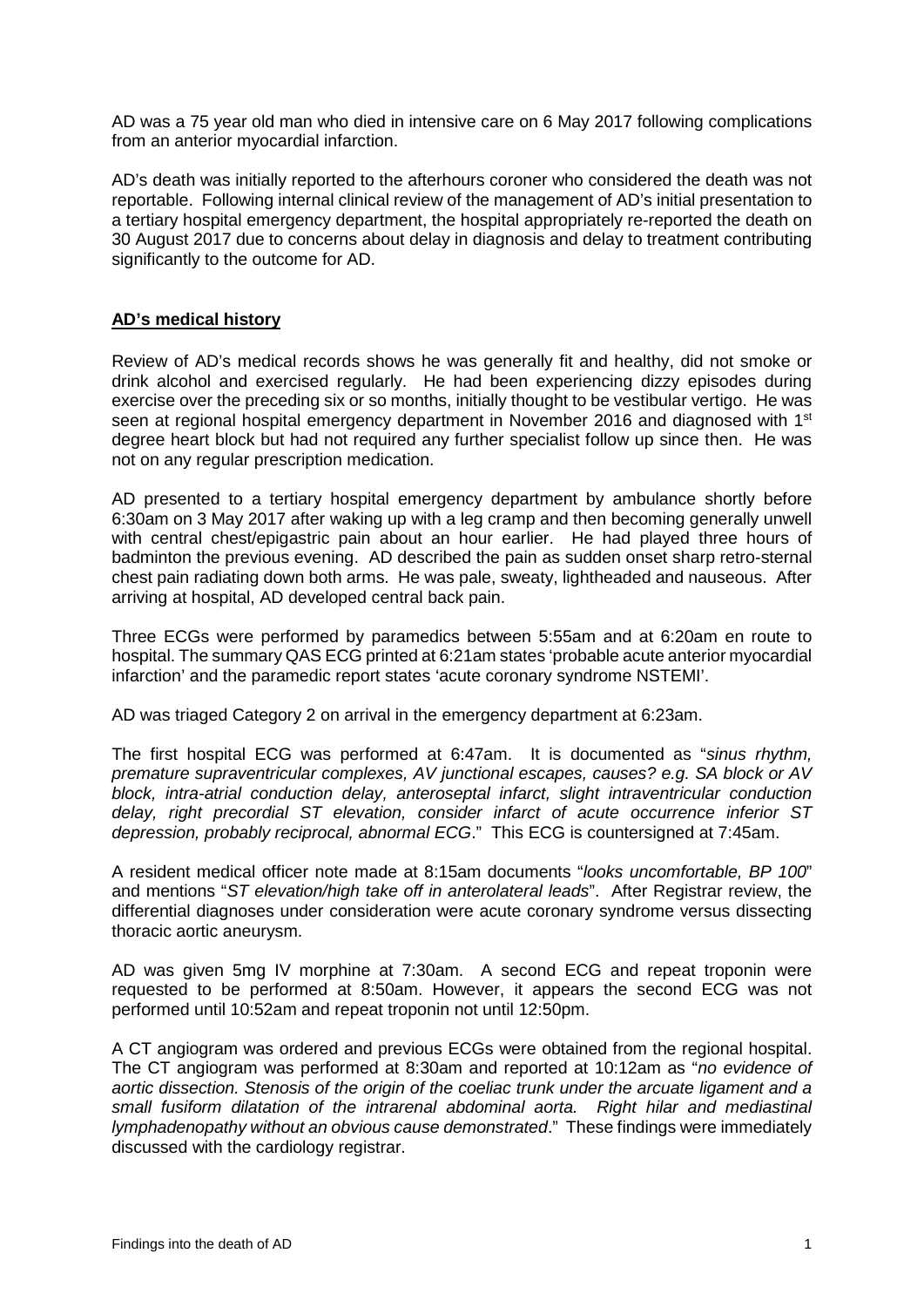AD's chest pain settled with morphine and he was noted to be stable.

An entry made at 12:38am notes AD was transferred from the "hot" to the "cold" section of the emergency department and that he still had "*6/10 back upper back pain feeling dizzy*".

The results of the repeat troponin and ECG performed at 12:50pm were reported to the cardiology registrar immediately. The cardiology registrar reviewed AD at around this time. The cardiology registrar's notes describe him as having presented with atypical chest pain, long standing dizziness, concerning ECG changes and bradyarrhythmia. The differential diagnoses under consideration at that time were underlying conduction disease and acute coronary syndrome. The plan was for AD to be admitted for telemetry and for discussion with the cardiology consultant about the need for further investigations.

AD was reviewed again at around 2:40pm at which time he was diagnosed with anterior ST elevation. His troponin level had risen to 10. He was reporting only mild chest pain. The ST elevation was noted to be coming down and he was haemodynamically stable. He was consented for emergency percutaneous catheter intervention and transferred to the coronary cath lab. He underwent coronary angiography, left heart catheterisation and insertion of four stents into a single coronary artery. The coronary angiogram findings were thought to be consistent with sudden coronary artery dissection rather typical atherosclerotic based disease.

A very detailed entry made by the admitting consultant, Dr PS, that afternoon notes that the first ECG performed in the emergency department showed anterior ST elevation but the cardiology team was not contacted until around 12:30pm. AD underwent CT angiogram to exclude aortic dissection and was then transferred to "Cold" within the emergency department despite an evolving ST elevation and ongoing chest pain. Dr PS's entry notes that AD was referred to the cardiology registrar as "conduction disturbance" given the emergency team's concern about recent episodes of presyncope and ?LAFB on ECG. He was not triaged as requiring urgent cardiology review. Dr PS's entry indicates that he was not informed of AD's ECG results until around 2:35pm at which time arrangements were made to transfer AD straight to the cath lab.

AD was admitted to the Coronary Care Unit at around 8:00pm for post-procedural monitoring. He was commenced on dual antiplatelet therapy and for a transthoracic echocardiogram the following day. Dr PS noted AD was at high risk of antero-apical dysfunction and possibly at risk of acute pulmonary oedema overnight; he was for urgent review and diuresis in the event he became acutely breathless.

He was reviewed by medical officers three times overnight for chest pain, ST elevation, elevated troponin level, neck pain, shortness of breath and atrial fibrillation. He was managed with glyceryl trinitrate (GTN), digoxin, heparin infusion and intravenous frusemide for pulmonary oedema. He was identified as being as high risk for cardiogenic shock.

AD's condition deteriorated throughout the next day, 4 May, with hypotension, oliguria (despite diuresis), poor arterial blood gases and ongoing atrial fibrillation. An urgent bedside transthoracic echocardiogram (TTE) performed that morning showed significant effusion over the right ventricle and severe left ventricular dysfunction. Dr PS's differential diagnoses were *"?LV rupture (semi-contained) -> pericardial collection."*

AD was urgently returned to the cath lab at 1:32pm in an "*extremely compromised state*". Dr PS initially attempted pericardiocentesis but this was complicated by difficulties advancing the wire into the pericardial space. AD became very hypotensive during the procedure despite inotropic support. Coronary angiogram demonstrated prominent coronary vasospasm but no occlusive lesions and the stents were patent. There was poor flow in the left anterior descending artery but there was no suggestion of coronary artery perforation. An intra-arterial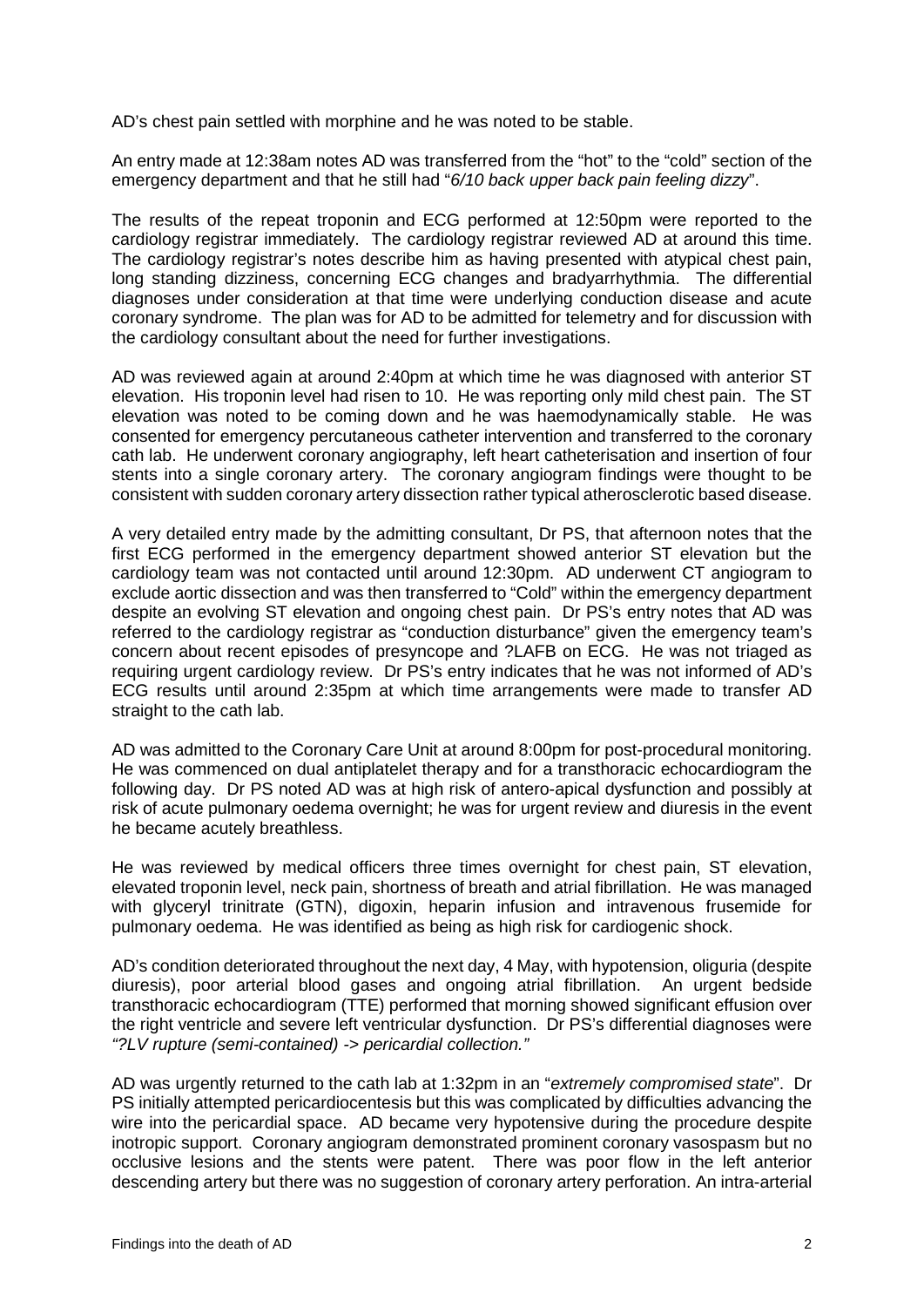balloon pump was then inserted. AD was intubated and cardioverted with immediate haemodynamic benefit. Repeat pericardiocentesis with TOE guidance was successful, draining 250ml of heavily blood stained, non-clotting fluid with immediate effect.

Dr PS documented several possible causes for the pericardial collection including microperforation of the left ventricle, haemorrhagic effusion related to myocardial infarction or reperfusion injury and coronary microperforation.

Given significant concern about the possibility of microperforation, AD was then transferred to a cardiothoracic hospital intensive care unit for further investigation and management. Cardiothoracic review determined there was no indication for surgical intervention. AD continued to deteriorate with multi organ failure. After discussion with his family, he was transitioned to comfort cares and died on 6 May 2017.

The treating team discussed AD's death with the on-call coroner. That discussion is documented in the medical record as "*explained full story including delayed diagnosis. Coroner would consider this death by natural causes and for cause of death as anterior myocardial infarction.*"

## <span id="page-4-0"></span>**Autopsy findings**

A partial non-coronial consented hospital autopsy (chest and abdomen only) was performed by an anatomical pathologist at the cardiothoracic hospital on 9 May 2017. The autopsy revealed extensive acute myocardial infarction with marked reperfusion injury and associated pericarditis. There was no evidence of perforation and no significant re-accumulation of pericardial effusion. There was coronary artery atherosclerosis but no dissection of the stented left anterior descending coronary artery. There was also diffuse hepatic necrosis and likely acute kidney injury which the pathologist considered together resulted in multiorgan failure causing the death.

#### <span id="page-4-1"></span>**Tertiary hospital clinical review outcomes**

Due to the treating team's concerns about potential delays in identifying and managing AD's STEMI, a SAC 1 incident was reported leading to a formal clinical incident analysis of the care he received.

The clinical review team noted:

- the emergency department was particularly busy that day with several very ill patients requiring immediate intervention;
- emergency department staff reported that AD appeared stable and very settled;
- AD reported features suggestive of a dissecting aortic aneurysm or conduction disease but on review was comfortable, texting and dozing at times;
- the treating team focussed on investigation of a dissecting aortic aneurysm or conduction disease and missed the anterior myocardial infarct;
- AD was transferred to the cath lab approximately nine hours post-admission and 10 hours to reperfusion; 11 hours from self-reported onset of symptoms – the review team discussed the reduction in benefit for revascularisation at this late stage and possible adverse effects of late reperfusion but it was agreed that PCI was the usual course of action at this point in time.

The review team concluded there was a delay in identifying the STEMI by both emergency department and cardiology staff. They identified two points where escalation may have led to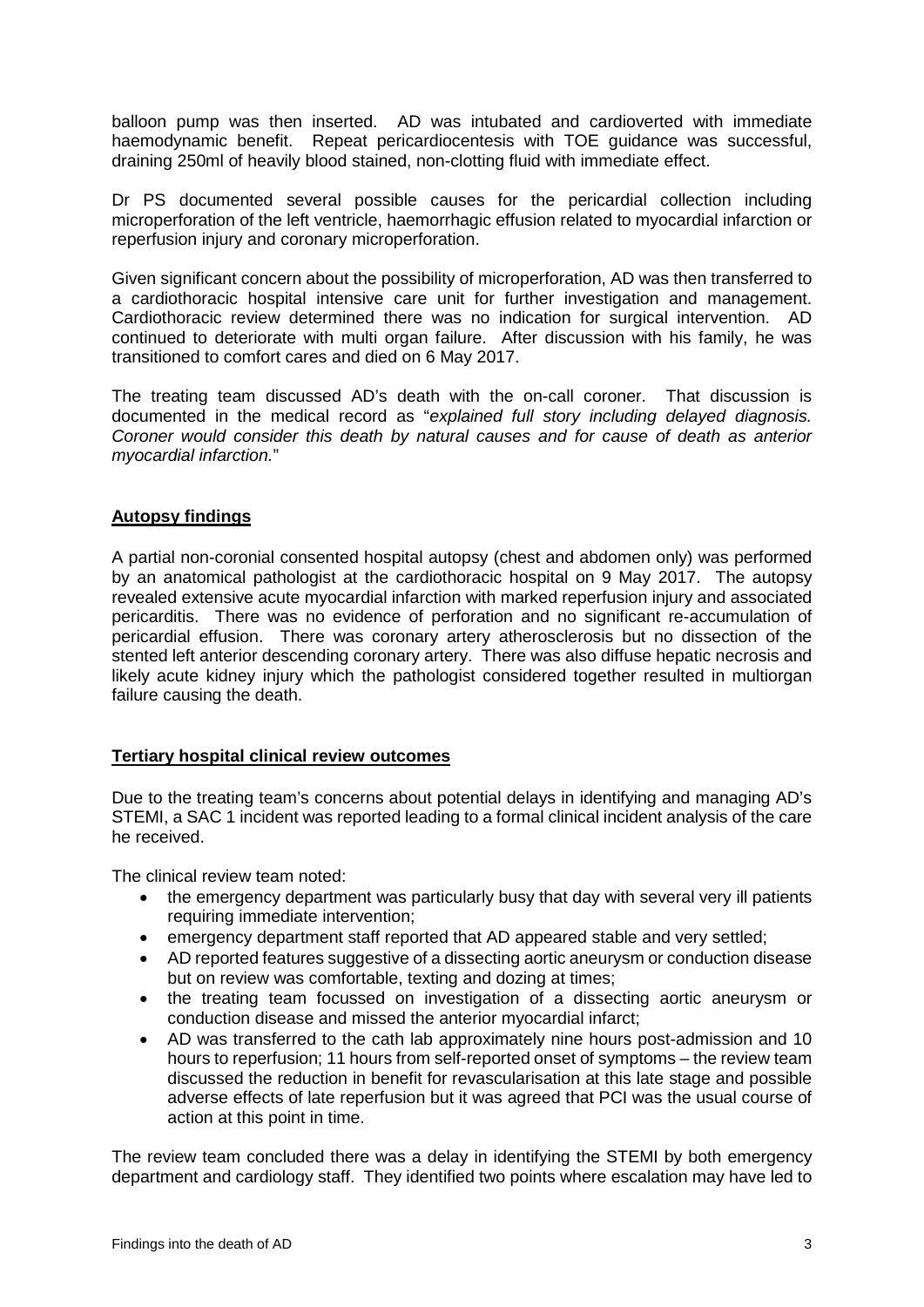a different outcome for AD, firstly on admission, the initial ECG at 6:47am showed a STEMI and should have led to immediate referral to interventional cardiology and secondly, when the CT angiogram chest was reported and ruled out suspected dissection. The review team considered that had AD been transferred for PCI earlier, the procedure could potentially have been less complicated and the extent of the injury might have been less.

The initial hospital ECG report was noted not to be in the standard format and the STEMI was not identified with capital letters, bolding and an asterisk in the text at the top of the ECG as it would be normally. The review team considered this text box would have highlighted the STEMI and potentially reduced the risk of this information being missed by emergency department and cardiology staff. Further, the 12 lead ECG was not arranged in its usual format. Later ECGs identified the STEMI in the text box. The review team held divergent views about whether this needed to be escalated as a concern, with some members strongly of the opinion that clinicians must always interpret the ECG report and not rely on the text box for guidance. Consequently no recommendation was made around this. However the ECG machine in question was identified and sent for re-calibration.

The review team also noted that not all ECGs were countersigned by the most senior medical officer on the floor as required by emergency department protocol, though it appeared they had been reviewed.

It was considered the emergency department already has an ongoing robust program for interpreting ECGs, so no recommendation was made in relation to this issue.

The learnings arising from this review were shared with emergency department and cardiology staff and AD's case also discussed at both departmental Morbidity & Mortality review meetings.

#### <span id="page-5-0"></span>**Independent interventional cardiology review**

I arranged for an independent interventional cardiologist, Dr Paul Garrahy, to review AD's clinical management and advise whether the delays identified by the tertiary hospital's clinical incident analysis were significantly outcome changing for him. Dr Garrahy is the Director of Cardiology at the Princess Alexandra Hospital.

Dr Garrahy reviewed the coronary angiogram and angioplasty films from the procedure on 3 July 2017 noting they reveal AD had three vessel coronary artery disease. It was clear to him the angioplasty procedure to the left anterior descending artery was technically difficult and performed with skill and care. He disagreed with the conclusion it was "a success" as there was residential significant narrowing in the proximal left anterior descending artery upstream from the long (small calibre) mid left anterior descending artery stent complex with less than TIMI III flow into the distal and apical left anterior descending artery territory. This result (obtained more than 10 hours from onset of symptoms) in particular the abnormal flow was not unexpected given the late infarct reperfusion. However, he considered the final result was unlikely to have significantly improved AD's chances of surviving this large, completed anterior myocardial infarction.

Dr Garrahy described AD's subsequent clinical progress – severe cardiogenic shock with atrial arrhythmias - as not unexpected. A haemorrhagic pericardial effusion developed which required return to the cath lab that following day for percutaneous drainage. This most likely occurred as a complication of the late reperfusion and was recognised and managed appropriately.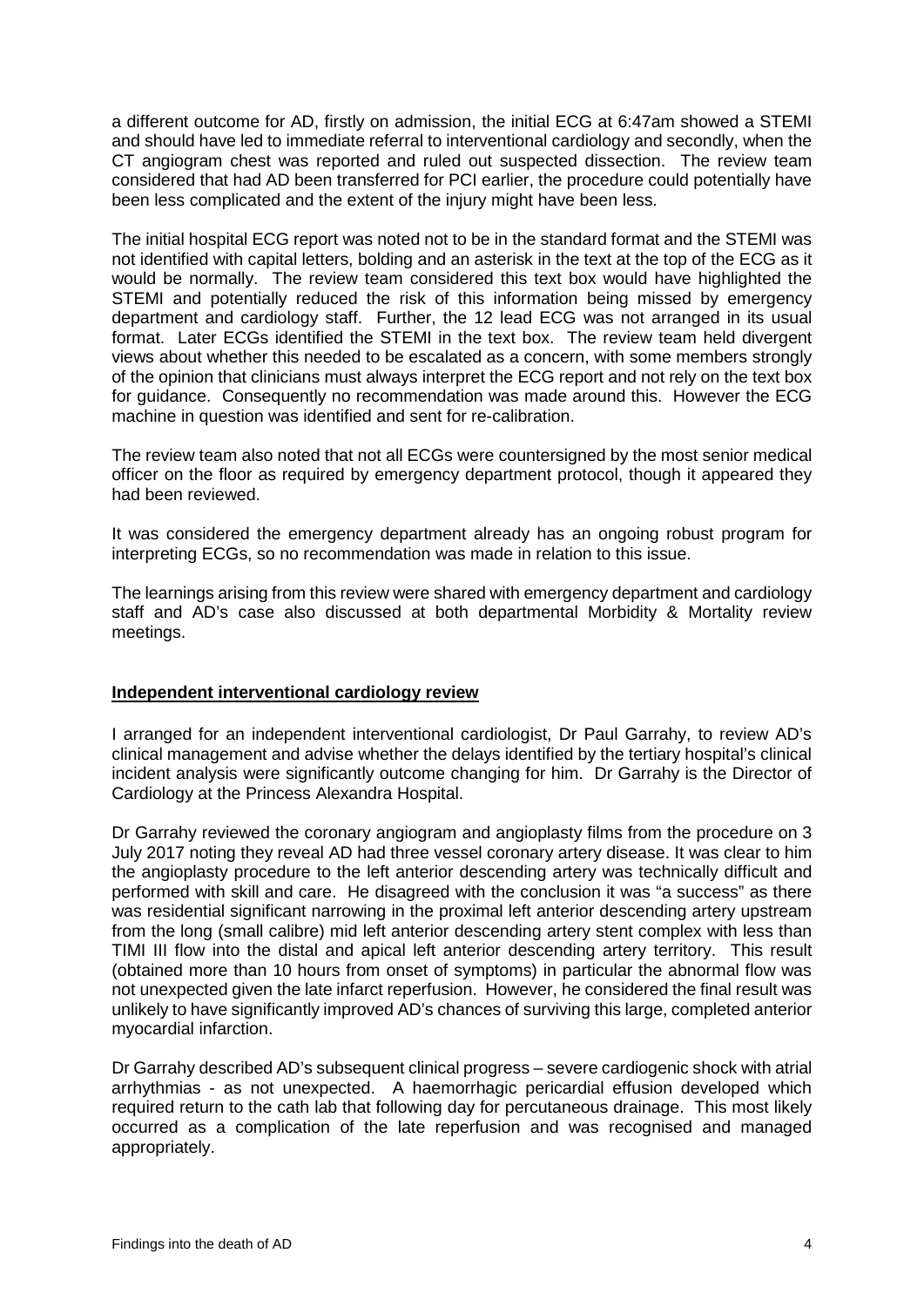Dr Garrahy identified the following critical delays in AD's management:

- 1. AD was triaged as Category 2 despite the history of "*5/10 central chest/epigastric pain with diaphoresis*" and some rhythm abnormalities. QAS had recorded pain radiating to the arms and had recorded acute coronary syndrome as their provisional diagnosis. Dr Garrahy suggested this symptom complex might well have triggered Category 1 urgency – Category 2 status meant the first repeat ECG was performed 20 minutes after arrival in the emergency department.
- 2. The first hospital ECG performed at 6:47am showed 2-3mm of ST elevation V2-V4, 1.5mm elevation V5 along with peaked waves and inferior ST depression. Dr Garrahy explained these changes are incremental to the 2mm ST elevation on the QAS ECG from 6:20am and were diagnostic of anterior ST elevation myocardial infarction (STEMI) and should have prompted an immediate call to interventional cardiology. In isolation, "high take off" might have been considered as noted by the admitting resident medical officer, but in sequence with the pre-hospital ECGs, the changes were diagnostic of STEMI. Dr Garrahy suspected the emergency department staff may not have studied the QAS pre-hospital ECGs to carefully track the obvious progressive changes; he considered that if they had, they would not have questioned "high takeoff" as this appearance was not present on the first QAS ECG.

Dr Garrahy did not accept that the layout-format of the first hospital ECG had anything to do with the failure to recognise the STEMI. Rather, emergency department staff need to study and note all available ECG readings including pre-hospital ECGs.

- 3. A further critical delay, perhaps the result of staff changeover from night to morning, was the failure to expedite and quickly follow up the requested CT aortogram. Dr Garrahy considered that while it was reasonable (given the developing back pain) to consider aortic dissection, this investigation should have been completed with at least a preliminary report within one hour of patient arrival, with a negative result prompting an immediate return to the patient to reconsider the diagnosis. Dr Garrahy noted the previous regional hospital ECGs, fax time stamped at 9:56am, showed a dramatically different tracing to that on 3 May.
- 4. The second hospital ECG recorded at 10:52am (two hours later than requested) demonstrates anterior Q waves, ST elevation and the report states anteroseptal infarct. Dr Garrahy suggests that AD's movement from the "hot" to the "cold" area in the emergency department at midday indicated that staff were not aware of the ECG evidence of the urgency of AD's clinical status.

There was a long delay to arrival in the cath lab with the time of needle to skin documented at 5:15pm. By this time, AD's ECG showed a fully evolved large anterior myocardial infarction with Q waves extending from leads I, aVL, V1-V4 with minimal R wave forces remaining in V5 and V6 – this constitutes a very large (late/completed) anterior myocardial infarction.

Dr Garrahy considered the aetiology of the coronary pathology, noting Dr PS had questioned whether given the behaviour of the artery during the procedure (its unusual tortuosity and response to stenting), spontaneous coronary artery dissection might have been the pathological process leading to occlusion. Noting AD did have triple vessel coronary artery disease, Dr Garrahy considered on balance, the arterial pathology was more likely to have been atherosclerotic. However, the final stent result was not fully satisfactory in that the distal flow in the left anterior descending artery was still reduced (TIMI II) and there was diffuse moderate abnormality in the proximal left anterior descending artery upstream from the stent. He noted that while the artery was still patent when the repeat angiogram was performed on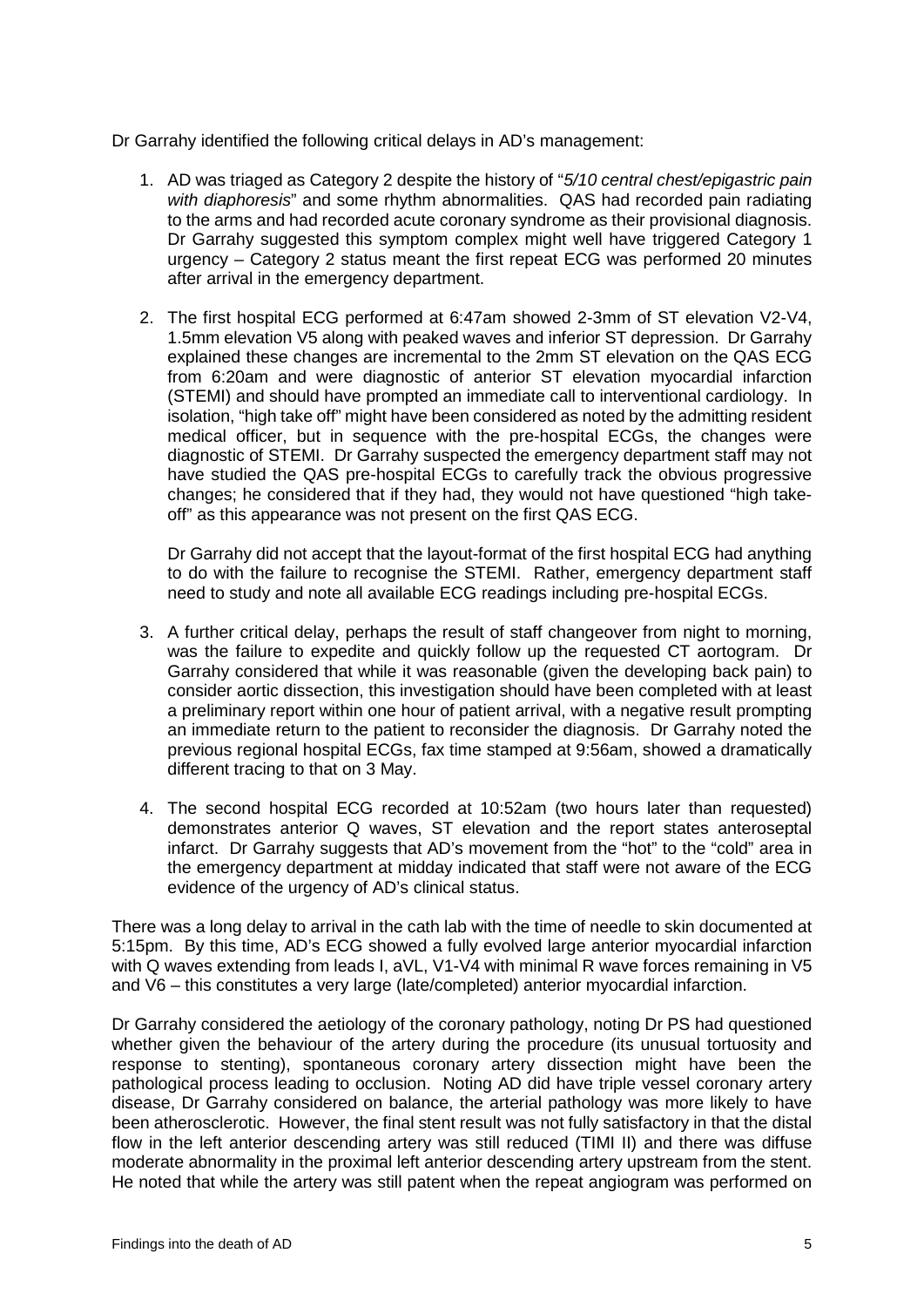4 May, on those films there is a linear opacity in the proximal left anterior descending artery with patent distal stents, TIMI II flow and severe vasoconstriction, this appearance again raising the possibility that ?retrograde dissection of the proximal left anterior descending artery had occurred. However, regardless of the pathology (atherosclerotic or sudden coronary artery dissection), Dr Garrahy considered that angioplasty and stenting was the appropriate treatment for the presentation on 3 May 2017.

Dr Garrahy explained that timely reperfusion is the primary therapeutic goal for patients with STEMI. Delay to reperfusion increases the risk of death – for patients with acute STEMI subject to late (>6 hours) reperfusion following infarction, the short and medium term mortality rates exceed 10% (up from 3.4% for patients presenting <6 hours) and for patients with cardiogenic shock subsequent to infarction the 30 day mortality rate exceeds 50%.

Dr Garrahy considered that despite there being some "minor clinical distractions" in AD's presentation (dissection, arrhythmia), the failure to recognise the true diagnosis and the delay to treatment were unacceptable errors. While acknowledging it is possible AD may have died even had he received immediate angioplasty on arrival at the tertiary hospital on 3 May 2017, Dr Garrahy considered it was clear the delay to diagnosis and the delay to treatment very substantially increased the risk that this infarction event would prove fatal.

## <span id="page-7-0"></span>**Tertiary hospital's response to Dr Garrahy's opinion**

I provided the tertiary hospital with an opportunity to consider and respond to Dr Garrahy's report.

While not excusing the missed STEMI diagnosis, the hospital again highlighted the particular circumstances of AD's presentation on 3 May 2017 that helped confound it, namely the busyness of the emergency department that morning; the atypical nature of his chest discomfort and relatively benign appearance for a man suffering a STEMI; the ECG factors including atypical ECG formatting on the first hospital ECG and the lack of appropriate highlighting of the abnormal finding by the ECG algorithm.

I am advised the tertiary hospital has since undertaken the following quality and safety improvement activities:

- submitting recommendations to the hospital's Safety & Quality Committee for a body of work relating to auditing ECG machines, interpretation of ECG report and clear escalation processes for abnormal ECG findings;
- audit and review of all ECG machines and algorithms with sensitive computerised diagnostic skills (underway as at March 2018) – the findings of this audit will inform an assessment of which ECG machines perform the best reporting formats; and
- initiating a new process in the emergency department to require the most senior medical officer on duty to review every ECG and sign off a stamped template on the ECG (requiring name and signature and a written explanation of the importance or otherwise of any critical abnormal findings made by the automated ECG report) – discussions are underway to determine whether a similar process can be initiated across the hospital.

Dr PS reiterated that the PCI performed on 3 May was very difficult and that attainment of antegrade flow, albeit suboptimal, was a "relative success in very trying circumstances". He did not accept Dr Garrahy's opinion that the moderate upstream left anterior descending artery disease required treatment in the context of such a complex PCI requiring multiple stents already.